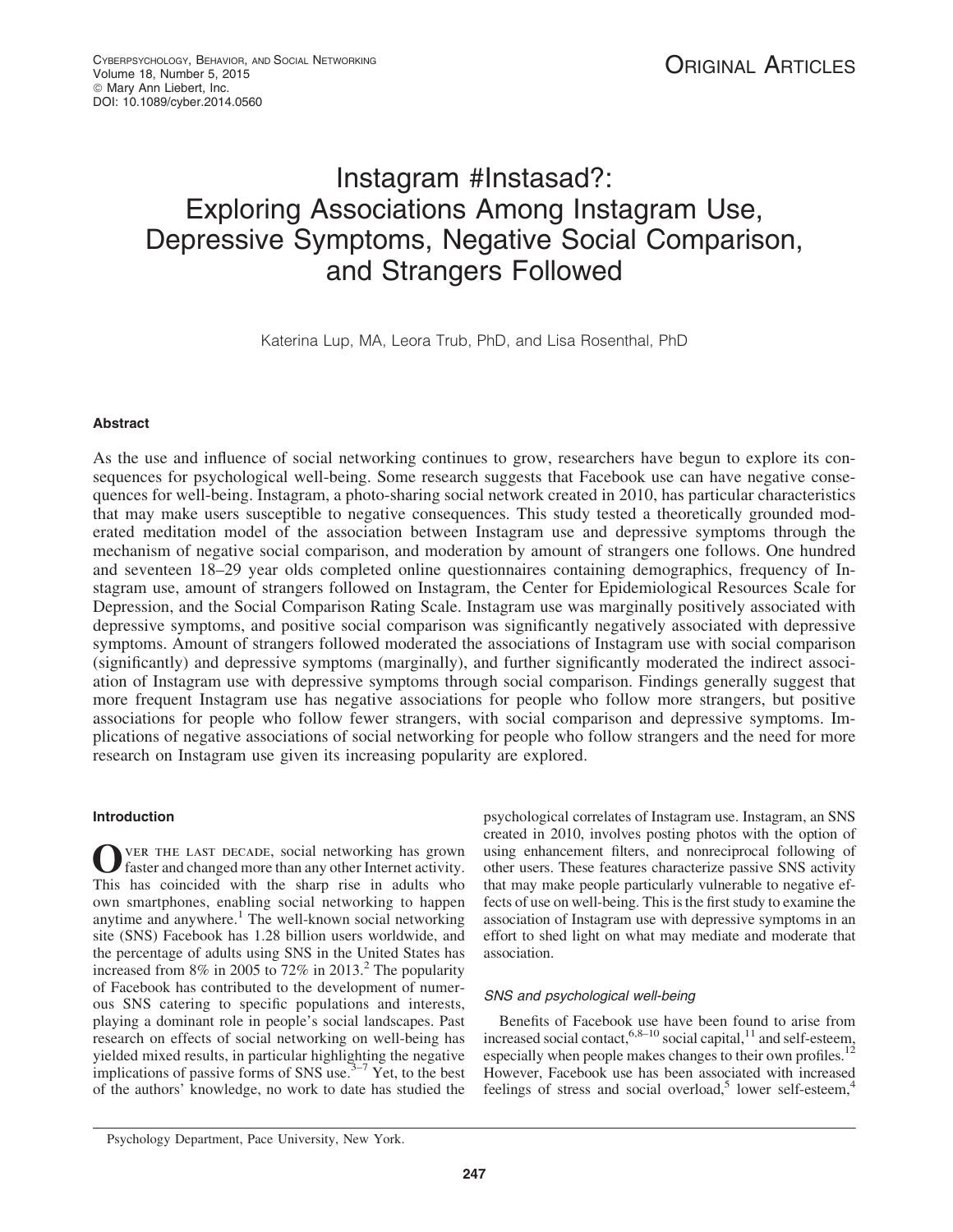loneliness, and depression.<sup>3,6,7</sup> Quality of feedback plays a role, with positive feedback enhancing self-esteem and wellbeing, and negative feedback producing the opposite result in adolescents $13$  and adults. $14$ 

Passive use (e.g., browsing others' profiles without posting one's own new material) seems to be particularly detrimental. Passively looking at others' profiles displaying photos of vacations or social events to which one was not invited often triggers resentment, envy, and loneliness.15 Jealousy and relationship problems can result from spending too much time on profiles of romantic partners,<sup>16</sup> and contact with expartners prevents people from post-breakup healing.<sup>17</sup> In adolescent girls, emotional investment in social networking has been linked to lower self-esteem and depressed mood,<sup>18</sup> and exposure to SNS that emphasize appearance has been linked to increased body image disturbance.<sup>19</sup> Taken together, there is evidence of both positive and negative consequences of social networking for well-being, with passive use in particular being linked to negative consequences. Further examination of moderators and mechanisms involved are necessary to understand these associations better.

# The roles of following strangers and comparisons to others

There is growing evidence that following strangers on SNS and comparing oneself to others have important implications for well-being. People with more strangers as Facebook ''friends'' are more likely to believe that others have better lives and that life is not fair,  $20$  suggesting that the amount of strangers one follows may moderate the association between SNS use and well-being. Further, Facebook use intensity has been linked to comparing oneself negatively to others on Facebook.<sup>21</sup> Also, looking at profile pictures of attractive people triggers less positive emotions than looking at photos of less attractive people, $^{22}$  and this sort of negative comparison to others has been found to place people at risk for rumination, which can lead to depression.<sup>23</sup> These findings suggest that social comparison may mediate the association between SNS use and well-being.

#### Instagram

Instagram, with an estimated 100,000,000 unique monthly visitors, functions through photo and video sharing,  $24$  and is quickly increasing in popularity with young people.<sup>1</sup> Among the features that make it distinct from Facebook, creating new content requires posting a photo or video. Users can choose from various filters to enrich or beautify photos before posting them, and have the option to comment upon and ''like'' others' photos by tapping a heart icon (there is no option to ''dislike''). Journalists have argued that this imagedriven nature of Instagram encourages presentation of only the most positive and polished characterizations of one's life.<sup>25</sup> This issue may be magnified in comparison to Facebook, which, while strongly populated by positive images, is also used to post status updates sharing negative feelings.<sup>26</sup>

In contrast to Facebook, it is common for people to keep public Instagram profiles, enabling users to ''follow'' and therefore view, like, and comment on photos of people they do not know personally. Following and/or being followed by strangers is also promoted by hashtags or labels used to caption photos, enabling all photos with that hashtag to be searchable, regardless of the privacy settings of the user. Also in contrast to Facebook, where connecting with other users is reciprocal (both individuals receiving status updates on each other), following someone on Instagram may only go in one direction.<sup>27</sup> This feature may contribute to the popularity of following celebrities with open profiles.<sup>28</sup>

Attribution theory, which highlights people's tendency to attribute others' behavior to dispositional rather than situational factors, $2<sup>9</sup>$  would suggest that browsing the enhanced photos of celebrities or other strangers on Instagram may trigger assumptions that these photos are indicative of how the people in them actually live. Such conclusions make people more vulnerable to judging themselves in relation to the assumed (but often unrealistic) lives of others, which can trigger feelings of distress.<sup>20</sup> Thus, the nonreciprocal and public nature of sharing enhanced photos on Instagram may represent a combination of features likely to trigger negative feelings about the self, particularly for users that follow large numbers of strangers.

# The current study

The current study aims to examine the association between frequency of Instagram use and depressive symptoms. A moderated mediation model (see Fig. 1) was derived from the literature reviewed, hypothesizing: (a) a positive association exists between frequency of Instagram use and depressive symptoms; (b) this association is mediated by more negative social comparison to other users; and (c) percentage of strangers followed on Instagram will moderate the direct and indirect associations hypothesized, with associations being stronger for individuals following more strangers.

### Methods

#### Participants and procedures

Participants were 18–29 year olds who identified themselves as Instagram users. A call for recruitment was posted on the first author's Facebook page, which was then shared by other users. One hundred and eighty-seven individuals consented to participate and started the online survey. The final sample was comprised of 117 participants who completed all measures of interest, minus one participant identified as a multivariate outlier (84% female; 83% white/ European American, 7% multiracial/ethnic or other, 7% Latino/Hispanic, 3% Asian/Pacific Islander, 1% black/African American; 6% H.S. degree/GED, 20% some college, 3% trade/vocational training, 49% bachelor's degree, 18%



FIG. 1. Conditional associations between Instagram use and social comparison at different levels of strangers followed.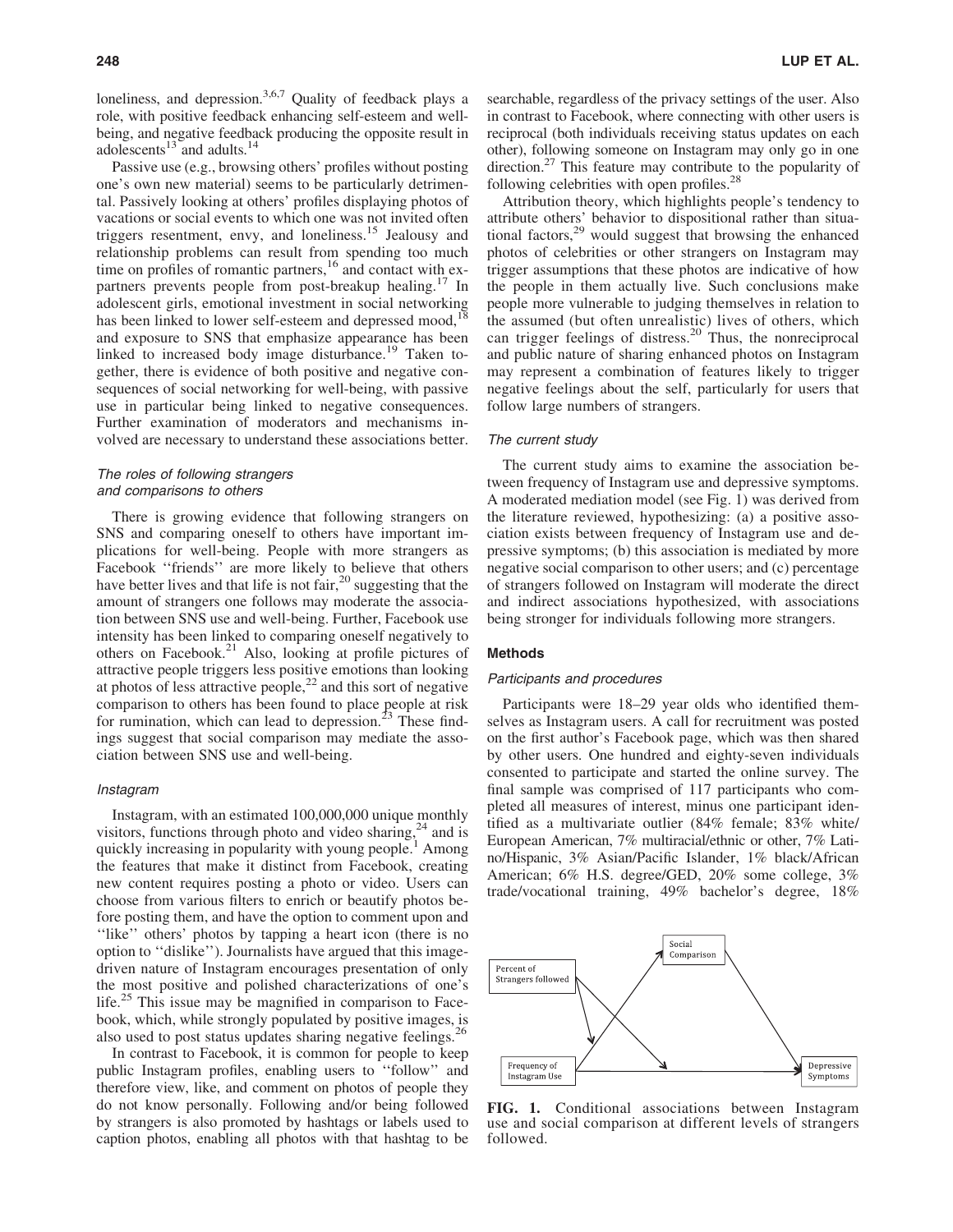master's degree, 5% professional degree; 88% heterosexual, 5% bisexual, 3% gay/lesbian, 3% questioning, 1% refused;  $M_{\text{age}} = 24.81$  years, *SD* = 2.51 years).

# **Measures**

Instagram use. Participants reported how much time they spend on Instagram daily, with choices including 10 minutes or less, 11–30 minutes, 31–60 minutes, 1–2 hours, and 2–3 hours (adapted from Ross et al. $^{30}$ ).

Strangers followed. A score indicating the percentage of those followed on Instagram who are strangers was derived by dividing number of strangers participants reported following by total number of people they reported following (based on  $Acar<sup>31</sup>$ ).

Social comparison. Social comparison was measured with four items from the Social Comparison Rating Scale. $32$ The original scale included 11 items, which was then adapted by Feinstein et al. $^{23}$  to assess the tendency to compare oneself socially to others on Facebook. The four items chosen for this study measured how confident, attractive, desirable, and inferior one feels in comparison to others on Instagram, using a slider with 10 possible points. These items were included, as they were considered relevant to the experience of viewing profiles of friends as well as strangers. They were summed ( $\alpha$  = 0.87). Higher scores indicate more positive social comparison.

Depressive symptoms. Depressive symptoms were measured with the 20-item Center for Epidemiological Studies Depression scale.<sup>33</sup> Participants responded on a scale ranging from  $1 =$  "rarely or none of the time" to  $4 =$  "most or all of the time'' about how often they felt certain ways in the past week (e.g., ''During the past week I felt lonely''), and items were summed  $(\alpha = 0.93)$ .

### **Results**

#### Preliminary analyses

First, all main study variables were tested for non-normality, and because depressive symptoms and percentage of strangers followed were skewed, square root transformations were performed on both variables. Next, to decide what, if any, demographic control variables to include in model testing, the study examined whether any demographic characteristics were related to the mediator (social comparison) or outcome (depression) variables using *t* tests (for white vs. other race/ ethnicity, more than college degree vs. college degree or less education, female vs. male, and heterosexual vs. other sexual orientation) and bivariate correlations (for age in continuous years). A *t* test indicated a significant difference of sexual orientation on social comparison,  $t(117) = -2.96$ ,  $p = 0.004$ . Heterosexual individuals tended to have higher scores on social comparison than those with other sexual orientations (*M* = 22.97, *SD* = 6.14 heterosexual; *M* = 18.06, *SD* = 6.38 other sexual orientation). There were no other mean differences or correlations based on demographic variables, and therefore sexual orientation (heterosexual vs. other sexual orientation) was included as a control variable in all subsequent analyses. Last, Mahalanobis distance was used to check

Table 1. Means, Standard Deviations, and Bivariate CORRELATIONS FOR MAIN STUDY VARIABLES  $(N=117)$ 

|                                                                      | М               | SD.  |                               |         |                 |
|----------------------------------------------------------------------|-----------------|------|-------------------------------|---------|-----------------|
| 1. Frequency of<br>Instagram use                                     | 2.30            | 0.99 |                               |         |                 |
| 2. Percent of<br>strangers followed<br>(square root)<br>transformed) | 0.41            | 0.29 | $0.22*$                       |         |                 |
| 3. Social<br>comparison                                              | 22.49 6.19 0.06 |      |                               | $-0.06$ |                 |
| 4. Depressive<br>symptoms (square<br>root transformed)               |                 |      | $6.22 \quad 0.55 \quad 0.18*$ |         | $0.12 - 0.22^*$ |

*Note*: Frequency of Instagram use range  $1-4$ :  $1, \le 10$  minutes; 2, 11–30 minutes; 3, 31–60 minutes; 4, 1 h–2 hours; social comparison range 4–40; depressive symptoms range 20–80 (before transformation). \**p* < 0.05.

for multivariate outliers with the main study variables, and one participant was removed because of being a multivariate outlier, resulting in a final analytic sample of 117. Means, standard deviations, and bivariate correlations for study variables for the final analytic sample are shown in Table 1. All study variables were intercorrelated in predicted directions.

#### Testing the moderated mediation model

The model displayed in Figure 1 was analyzed using bootstrap analyses with Hayes'<sup>34</sup> PROCESS macro for SPSS, using Model 8 (for moderated mediation) with 10,000 bootstrap samples, and including sexual orientation as a covariate. Results indicated that strangers followed was a significant moderator of the association of Instagram use with social comparison (estimate of interaction  $= -4.03$ , *SE* = 1.89 [95%] CI  $-7.78$  to  $-0.29$ ],  $p=0.035$ ), but was only a marginally significant moderator of the direct association of Instagram use with depressive symptoms (estimate of interaction = 0.30,  $SE = 0.17$  [95% CI  $-0.03$  to 0.64],  $p = 0.078$ ). Figures 2 and 3 show these interactions with estimates of the associations of Instagram use with social comparison (Fig. 2) and depressive symptoms (Fig. 3) at the 10th, 25th, 50th, 75th, and 90th percentiles of strangers followed. The conditional association of Instagram use with social comparison was positive and significant only at the 10th percentile of strangers followed (estimate of conditional effect  $= 1.93$ , *SE* = 0.96 [95% CI 0.03 to 3.83], *p* = 0.046), indicating that for individuals at the lowest level of following strangers only, more Instagram use is associated with more positive social comparison. There were nonsignificant trends that Instagram use was associated with more negative social comparison at the highest levels of strangers followed. The conditional direct associations of Instagram use with depressive symptoms were positive and significant only at the 75th (estimate = 0.16, *SE* = 0.06 [95% CI 0.04 to 0.28], *p* = 0.012) and 90th (estimate = 0.22, *SE* = 0.09 [95% CI 0.05 to 0.39],  $p = 0.013$ ) percentiles of strangers followed, indicating that more Instagram use is related to greater depressive symptoms only for those at highest levels of strangers followed; for those at lower levels of strangers followed, Instagram use and depressive symptoms were unrelated.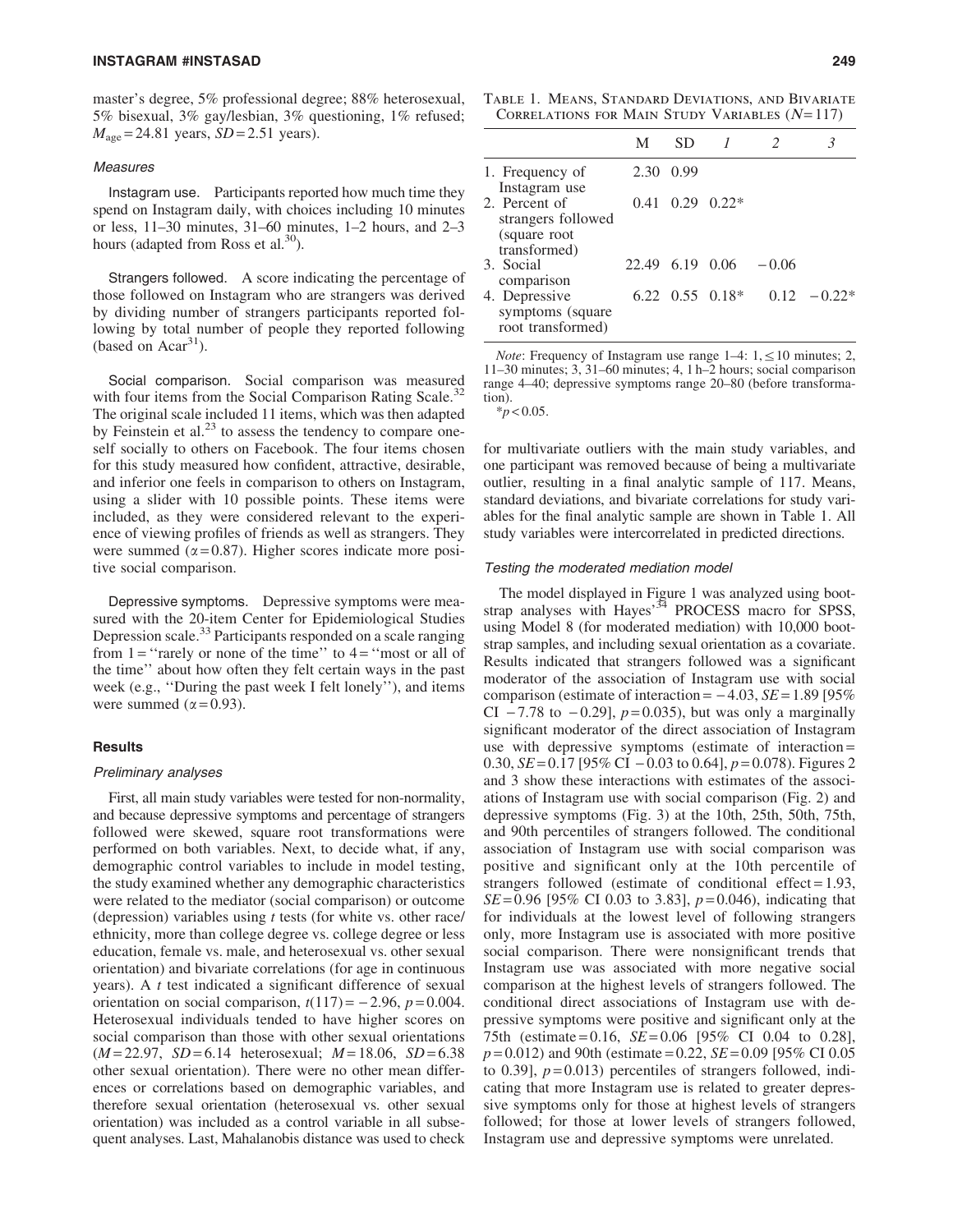

FIG. 2. Association of Instagram use with depressive symptoms at different percentiles of strangers followed. Percentile of strangers followed:  $\rightarrow$ , 10th percentile;  $\cdots$ , 25th percentile;  $\cdots$ , 50th percentile;  $\cdots$ , 75th percentile; — 90th percentile.

Results also supported moderated mediation, with strangers followed significantly moderating the indirect association of Instagram use with depressive symptoms through social comparison (estimate =  $0.08$ , *SE* =  $0.05$  [CI 0.01 to 0.24]; exact *p* value not included in output for this effect, but CI not including 0 indicate significance at  $p < 0.05$ ). Estimates of the conditional indirect association of Instagram use with depressive symptoms through social comparison at the 10th, 25th, 50th, 75th, and 90th percentiles of strangers followed are shown in Table 2, and were not significant at any of the percentiles of strangers followed used for the estimates. However, there was a trend that the conditional indirect associations between Instagram use and depressive symptoms through social comparison were positive at the highest levels



FIG. 3. Association of Instagram use with social comparison at different percentiles of strangers followed. Percentiles of strangers followed:  $\frac{1}{\sqrt{1-\frac{1}{\sqrt{1-\frac{1}{\sqrt{1-\frac{1}{\sqrt{1-\frac{1}{\sqrt{1-\frac{1}{\sqrt{1-\frac{1}{\sqrt{1-\frac{1}{\sqrt{1-\frac{1}{\sqrt{1-\frac{1}{\sqrt{1-\frac{1}{\sqrt{1-\frac{1}{\sqrt{1-\frac{1}{\sqrt{1-\frac{1}{\sqrt{1-\frac{1}{\sqrt{1-\frac{1}{\sqrt{1-\frac{1}{\sqrt{1-\frac{1}{\sqrt{1-\frac{1}{\sqrt{1-\frac{1}{\sqrt{1-\frac{1}{\sqrt{$ 25th percentile;  $\rightarrow$  50th percentile;  $\rightarrow$  75th percentile;  $\cdots$ , 90th percentile.

Table 2. Conditional Indirect Association of Instagram Use on Depression at Values OF STRANGERS FOLLOWED  $(N=117)$ 

| Percentile of<br>strangers followed | Indirect<br>effect<br>estimate | Standard<br>error | 95% Confidence<br>intervals |       |
|-------------------------------------|--------------------------------|-------------------|-----------------------------|-------|
| 10th Percentile                     | $-0.04$                        | 0.03              | $-0.12$                     | 0.001 |
| 25th Percentile                     | $-0.02$                        | 0.02              | $-0.09$                     | 0.003 |
| 50th Percentile                     | $-0.01$                        | 0.01              | $-0.05$                     | 0.01  |
| 75th Percentile                     | 0.01                           | 0.02              | $-0.01$                     | 0.06  |
| 90th Percentile                     | 0.03                           | 0.02              | $-0.002$                    | 0.10  |

of strangers followed, but negative at the lowest levels of strangers followed. Instagram use also had a marginally significantly positive association with depressive symptoms (estimate = 0.09,  $SE = 0.05$  [95% CI - 0.01 to 0.20],  $p =$ 0.066), and social comparison had a significant negative association with depressive symptoms (estimate  $= -0.02$ , *SE* $=$ 0.01 [95% CIs  $-0.04$  to  $-0.003$ ],  $p = 0.021$ ), with social comparison and the interaction between strangers followed and Instagram use in the model.

Last, two possible alternative models were tested with different directions of effects, both treating depressive symptoms as the predictor and strangers followed as the moderator, but one treating Instagram use as the outcome and social comparison as the mediator, and another treating social comparison as the outcome and Instagram use as the mediator. Moderated mediation and conditional indirect associations at different levels of the moderator were all nonsignificant in these models, suggesting they do not fit the data better than the present model.

# **Discussion**

This study tested a theoretically driven model proposing that more frequent Instagram use would be associated with greater depressive symptoms, that more negative social comparison with other Instagram users would mediate that association and that these associations would be stronger the more strangers one follows. Findings partially supported the model. First, partially consistent with the hypotheses and past research,  $7,14,35$  more frequent Instagram use had a marginally significant direct association with greater depressive symptoms. Contrary to the hypotheses, more frequent Instagram use was not associated with social comparison. Thus, mediation was not supported for the entire sample. Finally, consistent with the hypotheses as well as past research on Facebook,<sup>36</sup> more positive social comparison was associated with less depressive symptoms.

Also as predicted, the amount of strangers followed significantly moderated the association of Instagram use with social comparison and the indirect association of Instagram use with depressive symptoms through social comparison, as well as marginally significantly moderated the direct association of Instagram use with depressive symptoms. At the lowest level of strangers followed only, more frequent Instagram use was associated with more positive social comparison. At the highest levels of strangers followed only, more frequent Instagram use had direct associations with greater depressive symptoms. Further, nonsignificant trends suggest that at higher levels of strangers followed, greater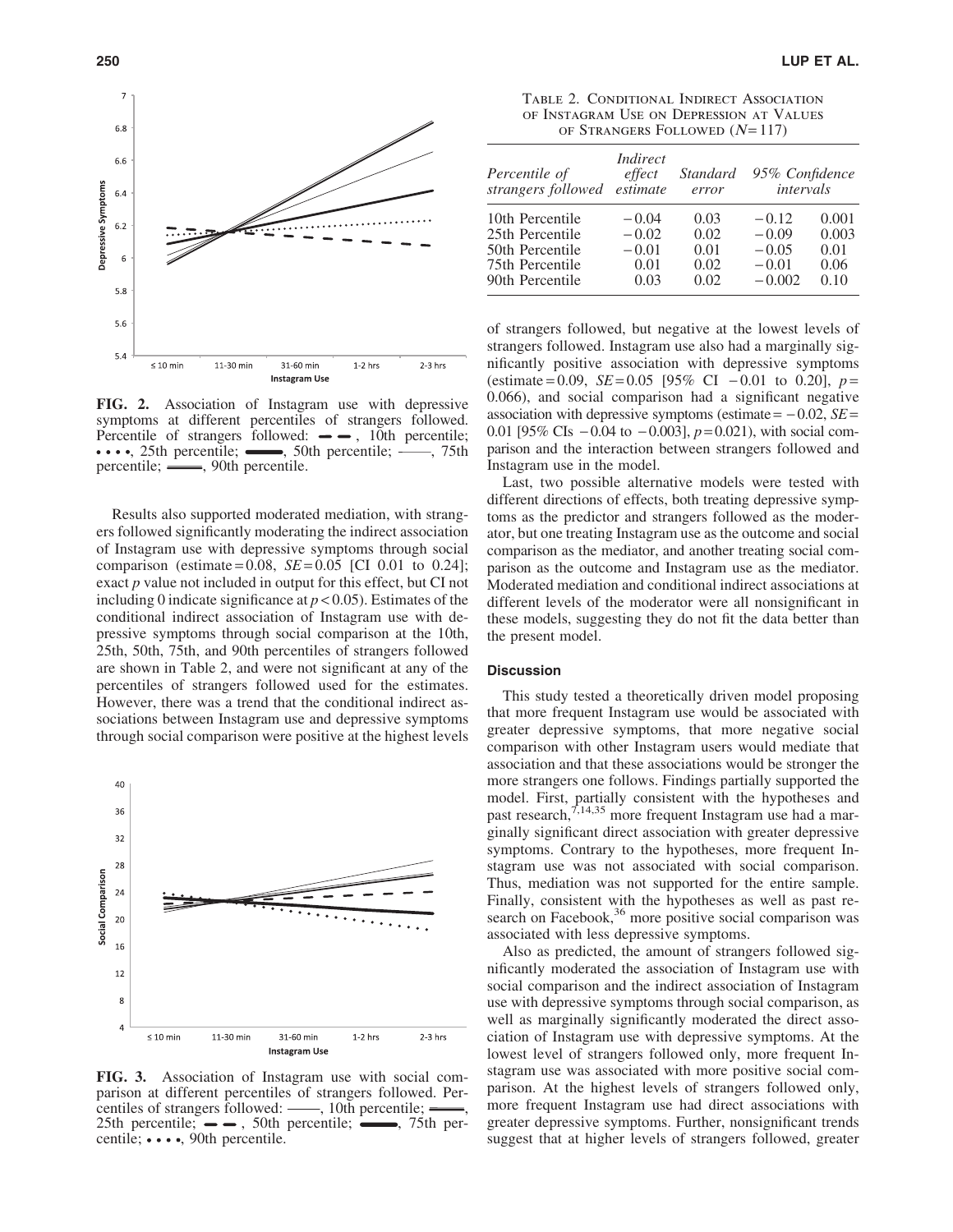#### INSTAGRAM #INSTASAD 251

Instagram use was associated with greater depressive symptoms through social comparison as a mediator, whereas at lower levels of strangers followed, greater Instagram use was associated with lower depressive symptoms through social comparison as a mediator. These findings underscore the importance of how many strangers one follows, which is consistent with findings that Facebook users with more friends who are strangers are more likely to exhibit attribution error toward those users they do not know.<sup>20</sup> This then places undue emphasis on internal characteristics to explain behavior, which can lead to negative social comparison.<sup>22,23</sup> On the other hand, seeing photos of friends and acquaintances might trigger positive feelings, or at least be counterbalanced by knowing how those people *actually* live, and thus reduce attribution error and thereby negative social comparison. This is suggested by the present results, which find that individuals mostly following people who they know as opposed to strangers are more likely to engage in positive social comparison toward those they follow. The current findings support and extend this past work, and suggest Instagram use has negative associations with well-being for those who follow many strangers, but positive associations with well-being for those who follow few strangers.

# Strengths, limitations, and directions for future research

This is the first study to examine Instagram use and wellbeing, which established a link between Instagram use and depressive symptoms, and explored a mediator and a moderator of that association, resulting in a clearer picture of the various psychological constructs at play. In a time when social networking is increasingly dominant in people's social lives, this study provides valuable insight into the differing effects of particular features of social networking, and the potential dangers associated with exposure to strangers' profiles. These findings pave the way for future research that more closely establishes and explores the moderating effect of following strangers on people's subjective experience of using social networking. For example, a nondichotomous definition of ''stranger'' that includes a way of distinguishing between a distant acquaintance and a good friend would deepen the current findings. Also, evidence of mediation between Instagram use and depressive symptoms through social comparison might be easier to establish using a more precise measure of Instagram use and including psychological traits known to affect social comparison. A methodology that explored the immediate impact of Instagram use on mood<sup>36</sup> would allow for a deeper look at these processes. The cross-sectional nature of this study makes it impossible to be certain of the direction of effects and longer-term processes involved in Instagram use, and thus causal claims must be interpreted with caution. Future work could address this more completely through longitudinal and experimental methods. Finally, more research is needed to determine the unique consequences of Instagram use in comparison to other SNS, given its increasing popularity.

#### Implications and conclusions

The current findings suggest that people using Instagram or other SNS to keep in touch solely with people they know personally are not at risk for negative consequences. To the contrary, this use may yield benefits, consistent with past work.<sup>9,37</sup> However, following strangers may lead to or reinforce already existing negative feelings about the self by triggering negative social comparisons.<sup>15,22</sup> This is particularly important because of the increasing size of people's social networks, which have tripled over the last decade, jumping from an average of  $150-200^8$  to  $649<sup>38</sup>$ , which most likely reflects a trend toward including more distant acquaintances and strangers. Continuing research on these dynamics and consequences of SNS use is critical to help people anticipate, understand, and maintain greater control over the consequences of social networking for their wellbeing, and to help parents, teachers, and mental health workers help children and teens navigate social networking to reduce negative effects and support growth and positive development.

#### Author Disclosure Statement

No competing financial interests exist.

# **References**

- 1. Duggan M, Smith A. (2013) Cell Internet use. www .pewinternet.org/2013/09/16/cell-internet-use-2013/ (accessed Aug. 2014).
- 2. Brenner J, Smith A. (2013) 72% of online adults are social networking site users. www.pewinternet.org/2013/08/05/ 72-of-online-adults-are-social-networking-site-users/ (accessed Jul. 2014).
- 3. Burke M, Marlow C, Lento T. (2010) Social network activity and social well-being. In *Proceedings of the SIGCHI Conference on Human Factors in Computing Systems*. New York: ACM, pp. 1909–1912.
- 4. Kalpidou M, Costin D, Morris J. The relationship between Facebook and the well-being of undergraduate college students. Cyberpsychology, Behavior, & Social Networking 2011; 14:183–189.
- 5. Maier C, Laumer S, Eckhardt A, et al. (2012) When social networking turns to social overload: explaining the stress, emotional exhaustion, and quitting behavior from social network sites' users. In *Proceedings of the 20th European Conference on Information Systems*, p. 71.
- 6. O'Keeffe G, Clarke-Pearson K. The impact of social media on children, adolescents, and families. Pediatrics 2011; 127: 800–804.
- 7. Sagioglou C, Greitemeyer T. Facebook's emotional consequences: why Facebook causes a decrease in mood and why people still use it. Computers in Human Behavior 2014; 35:359–363.
- 8. Ellison N, Steinfield C, Lampe C. The benefits of Facebook ''friends'': social capital and college students' use of online social network sites. Journal of Computer-Mediated Communication 2007; 12:1143–1168.
- 9. Nabi R, Prestin A, So J. Facebook friends with (health) benefits? Exploring social network site use and perceptions of social support, stress, and well-being. Cyberpsychology, Behavior, & Social Networking 2013; 16:721–727.
- 10. Valenzuela S, Park N, Kee K. Is there social capital in a social network site?: Facebook use and college students' life satisfaction, trust, and participation. Journal of Computer-Mediated Communication 2009; 14:875–901.
- 11. Burke M, Kraut R, Marlow C. (2011) Social capital on Facebook: differentiating uses and users. In *Proceedings of*